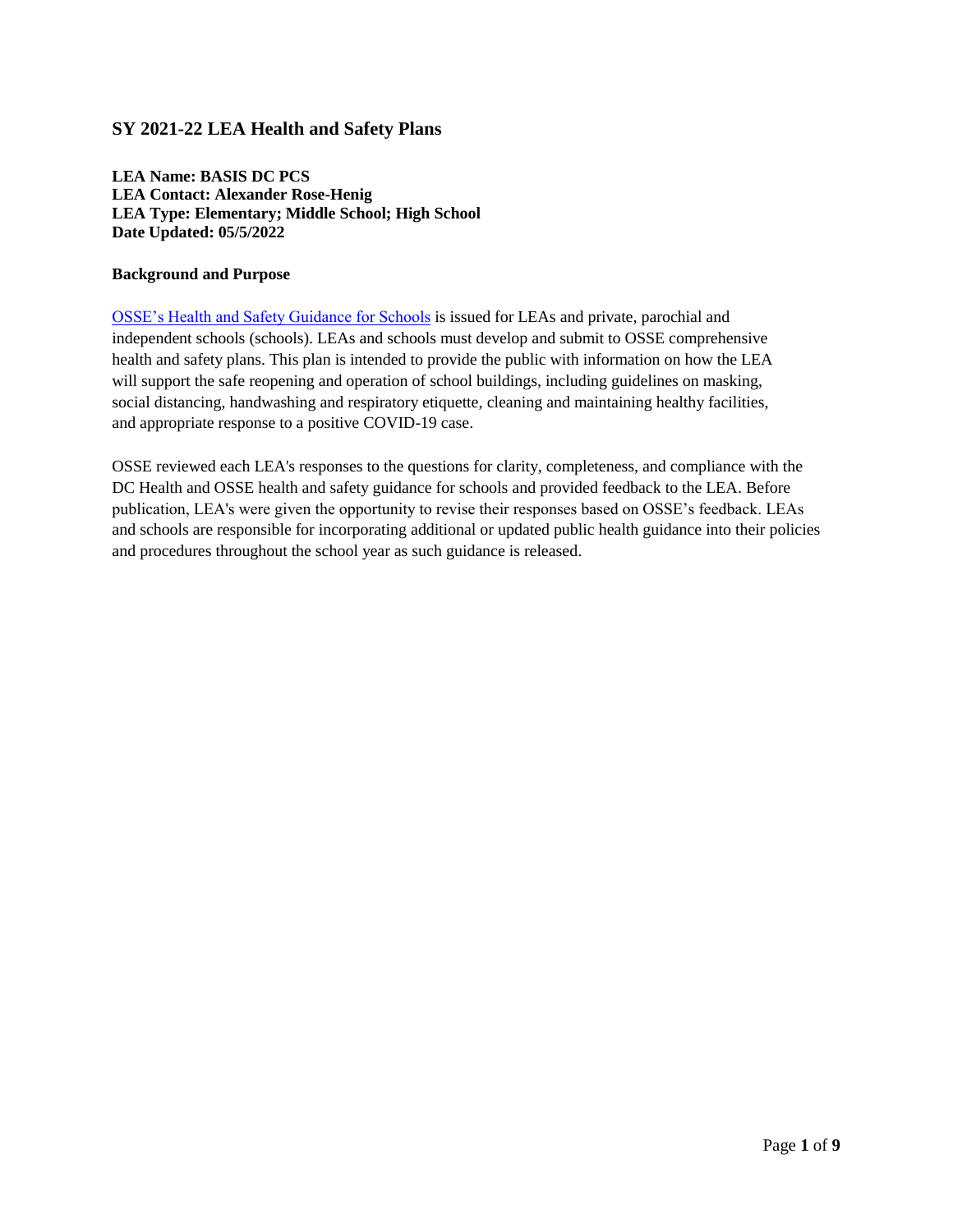#### **Face Masks**

- **1. Provide the LEA's plan to comply with the requirements to:**
	- a. **except for specific circumstances (e.g., while eating) articulated in OSSE's guidance, all students, staff and visitors, including those who are full vaccinated, must wear non-medical face coverings or face masks at all times while on school grounds, on school buses and while participating in any school-related activities, including physical education and sports; and** b. **masks must be worn correctly.**

In accordance with the most recent DC Health guidance, BASIS DC community members (faculty, staff, students, parents, and visitors) are not required to wear face masks inside the school building. BASIS DC continues to strongly encourage community members to wear face masks and has signs posted throughout the building encouraging face mask usage.

#### **2. Provide the LEA's policies and procedures in the event that a student, staff member, or visitor is unable or unwilling to wear a face mask at all times.**

In accordance with the most recent DC Health guidance, BASIS DC community members (faculty, staff, students, parents, and visitors) are not required to wear face masks inside the school building.

### **3. Provide the LEA's policies and procedures to support physical distancing between individuals and within and across groups, including in classrooms, common spaces, during arrival and dismissal procedures, and during extracurricular activities.**

In accordance with the most recent DC Health guidance, physical distancing procedures are no longer required to be implemented at BASIS DC. However, physical distancing is still supported as follows:

- BASIS DC will continue to implement a staggered student entry procedure in order to reduce crowding
- Students will continue to have assigned seats in classrooms in order to facilitate any contact tracing efforts
- Lunches will continue to be grouped by student element (e.g., cohorted) with tables facing the same direction

# **4. Provide the LEA's policies and procedures regarding the use of cohorts for students and/or staff, including steps to minimize interactions between cohorts, as applicable.**

Each class is identified by an element (class group). For grades 8 and below the students remain in their element throughout the day apart from electives. Students will eat lunch in cohorts in the cafeteria grouped by either element or grade level, these cohorts will be maintained throughout the year.

## **5. Provide the LEA's policies and procedures to support handwashing and respiratory etiquette including frequent, proper handwashing strategies and encouraging covering coughs and sneezes.**

Students will receive training on proper COVID protocols around hand hygiene and covering coughs and sneezes at the start of the year.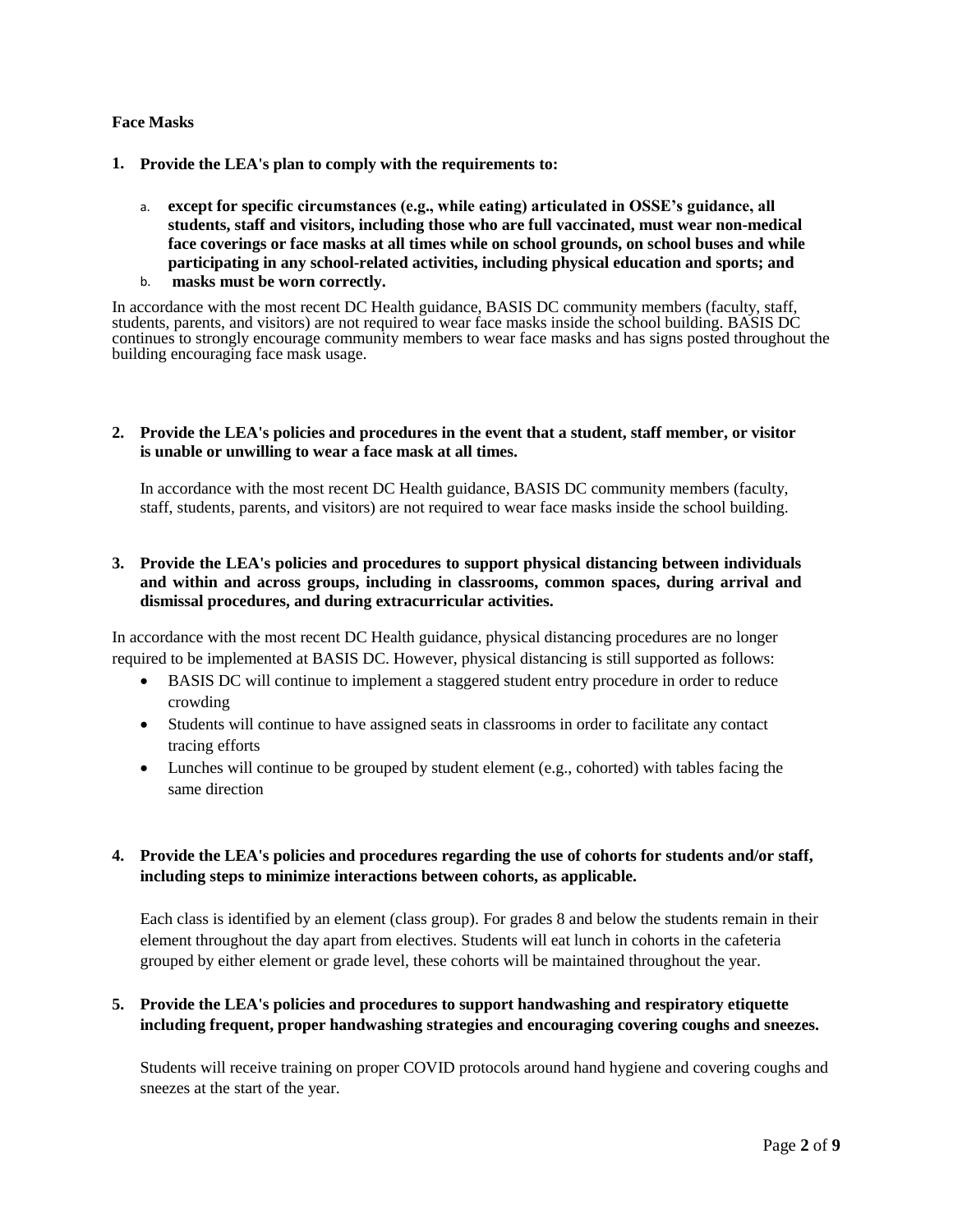BASIS DC also includes hand sanitizer that contains at least 60 percent alcohol throughout the school and in the bathrooms (see next question). We will have all students and staff have the opportunity to wash hands, either with soap and water for at least 20 seconds or, if not readily available, hand sanitizer with 60% alcohol at the following times:

- Before and after eating;
- Before and after group activities;
- After going to the bathroom;
- After blowing noses, coughing, or sneezing.

### **6. Provide the LEA's plan to make available adequate supplies (e.g., soap, paper towels, hand sanitizer, tissues) to support healthy hygiene practices including, as relevant, in classrooms, bathrooms, offices and common spaces.**

Hand sanitizer stations are available throughout the building, as well as tissues in all bathrooms, classrooms, and common areas. Additionally, BASIS DC, completes weekly supply checks. We seek to have soap through hands- free dispensers and paper towels in every bathroom. These are checked on a nightly basis by our custodial staff.

# **7. Provide the LEA's policies and procedures to acquire, distribute and support the appropriate use of PPE including gowns/coveralls, gloves, surgical masks, eye protection (face shield or goggles) and N95 masks, as relevant and necessary.**

BASIS DC has a full supply of PPE on hand including disposable masks and gloves, hand sanitizer, surface disinfectant, and disinfecting wipes. Each classroom is equipped with wall dispensers that provide access to disposable masks and gloves. There are hand sanitizer stations at each entry door and throughout the building. There is signage about the proper use of masks, social distancing, and handwashing at each entry door and throughout the building including all restrooms and common areas. Teachers and staff members can request additional PPE (masks, face shields, gloves) for use through an online supply request form.

## **Maintain Clean and Healthy Facilities**

# **8. Provide the LEA's schedule for routine cleaning of rooms, surfaces and objects, including high touch objects and surfaces (e.g., pens, keyboards, elevator buttons, light switches, handles, stair rails, faucets, phones, doorknobs, grab bars on playgrounds).**

BASIS DC has developed a plan to clean and disinfect the building and ensure that this process is done in line with OSSE guidance. We have developed a schedule for ensuring that school facilities are cleaned and disinfected on a regular schedule, in light of their frequency of use, and method of cleaning. Items marked "Clean" and "Disinfect" are wiped with the appropriate solutions that follow EPA and CDC guidance on their ability to eliminate coronaviruses (e.g., with disinfecting wipes) or sprayed and wiped (with bleach solution). When a particular surface or space is sanitized, this refers specifically to the use of electrostatic sprayers or outside vendor equipment with CDC-compliant solutions used to cover both horizontal and vertical surfaces in one application.

Legend:

 $C$ ,  $D = Clean/Disinfect$ 

S = Sanitized using electrostatic sprayer or outside vendor equipment that meets guidelines.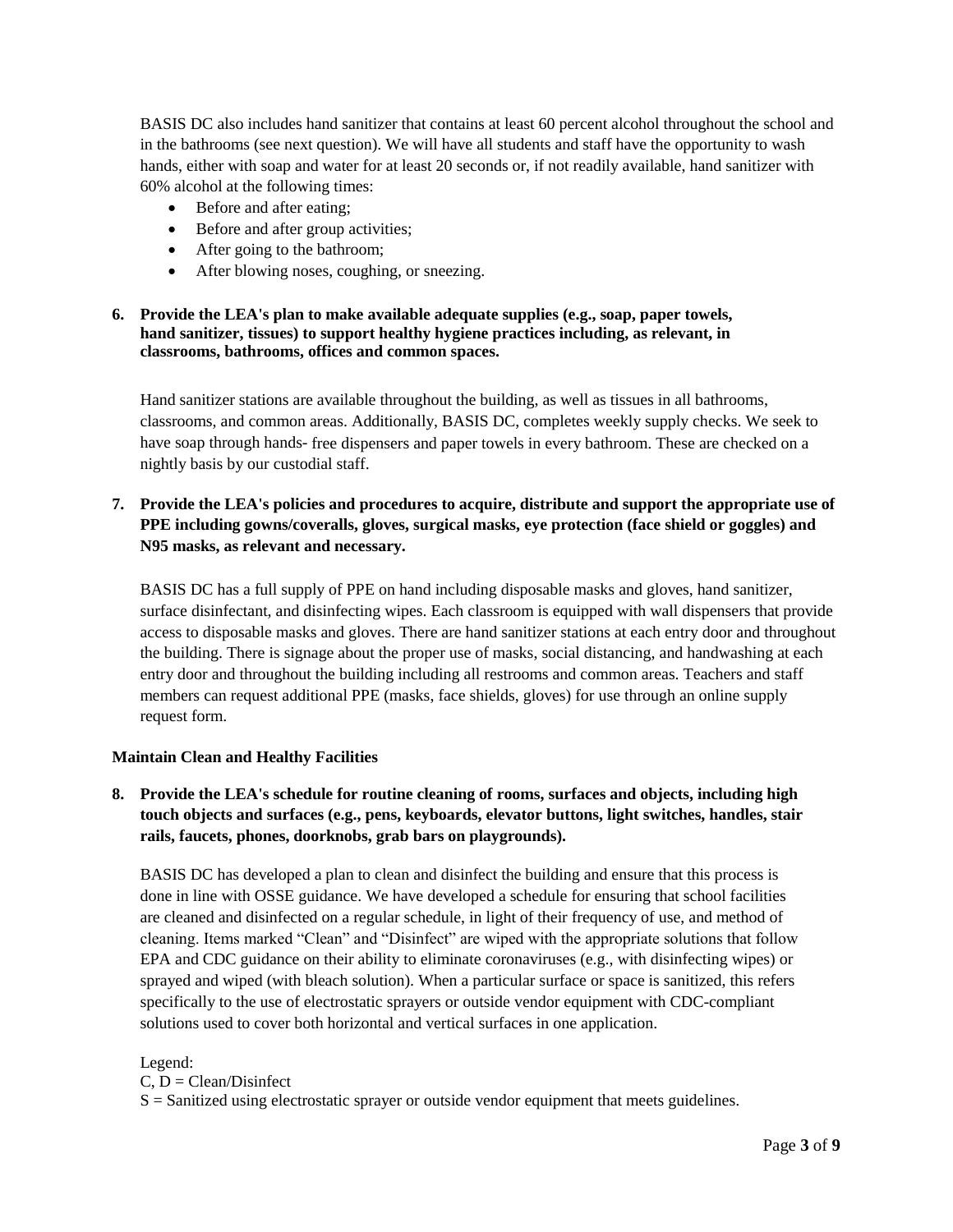|                                                         | Throughout Day | Daily | Weekly | Monthly |
|---------------------------------------------------------|----------------|-------|--------|---------|
| Surfaces (including handrails)                          | C, D           | S     |        |         |
| Bathrooms (incl. sink handles)                          | C, D           | S     |        |         |
| Door Handles                                            | C, D           | S     |        |         |
| Hallway floors                                          | C, D           | C, D  | S      |         |
| <b>Staff Lounge Equipment including</b><br>copy machine | C, D           | C, D  | S      |         |
| Health Office                                           | C, D           | C, D  | S      |         |
| Desks, chairs, mats                                     | C, D           | S     |        |         |

Additionally, the school is placing social distancing, handwashing, and cleaning protocol signage (including cleaning logs) in classrooms and shared spaces to remind students, teachers and staff of community cleanliness expectations.

The school has prepared and will implement not only safe storage of cleaning supplies, but also appropriate protocols for when different types of cleaning agents can be used. No cleaning products will be used near students, aside from disinfecting wipes, and hand sanitizer. Staff will ensure that there is adequate ventilation when using these products to prevent children or themselves from inhaling toxic fumes.

Each student will be limited to the bathroom on the floor in which their class is located. Bathrooms will be cleaned and disinfected throughout the day

**9. Provide the LEA's cleaning and disinfecting protocols in the event that (1) a student, staff member, or visitor develops symptoms of possible COVID-19 while in the school; or (2) if the school is notified that a student, staff member or visitor who tested positive has been in the school**.

In the event of a positive COVID-19 case in the school community, the school will control spread by disinfecting all exposed materials and limit personnel from entering the contaminated area(s) nightly.

**10. Provide the LEA's plan to make available sufficient and appropriate cleaning and disinfection supplies.**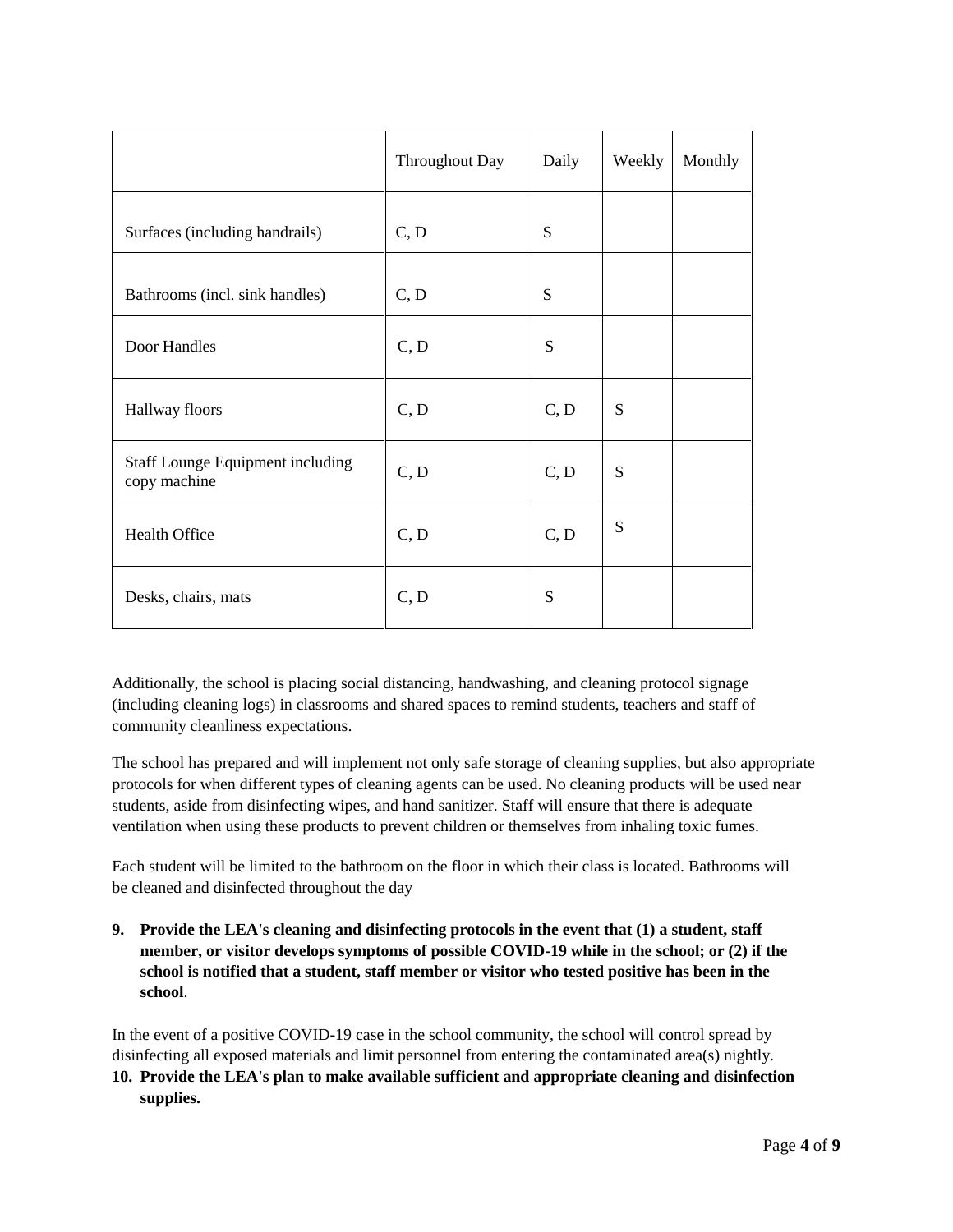Each classroom has a Toolkit of supplies that includes disinfecting wipes, medical grade disinfecting liquid spray to be used with paper towels, surface disinfectant and deodorant spray, and a bottle of hand sanitizer. Also installed on the wall of each classroom are dispensers filled with disposable masks and disposable gloves to be used when wiping down the surfaces. The Toolkits are refreshed as often as needed throughout the week by members of the Operations Team.

# **11. Provide the LEA's plan to perform necessary maintenance to ventilation and water systems and features (e.g., sink faucets, drinking fountains, decorative fountains) so that they are ready for use and occupancy and are adequately maintained throughout the operating period.**

BASIS DC upgraded the HVAC filters to MERV-10 which are changed every two months. Outside air handlers are open and clear to ensure adequate ventilation and are cleaned once per month. Routine maintenance includes: condenser coils cleaning, changing belts, and making sure the fan is working properly. Routinely check the exhaust fans to ensure they are working properly.

The water system is flushed daily to remove debris. Touchless water bottle fillers were installed in July 2021 to replace the standard water fountains.

### **Response to a Confirmed or Suspected COVID-19 Case**

#### **12. Describe the LEA's policies and procedures to:**

- **a. Comply with the requirement to not admit or to dismiss any student, staff member or visitor who is COVID-19 positive or otherwise meets criteria for exclusion, per OSSE's guidance; and**
- **b. Dismiss any individual or cohort that is potentially exposed to COVID-19 within the school setting.**
- A. Exclusion Criteria: In accordance with the most recent DC Health Guidance, students, staff, and visitors must stay home, or not be admitted if:
	- They are experiencing the symptoms of COVID-19 or another infectious illness;
	- They are required to isolate or quarantine due to COVID-19 diagnosis or exposure; and/or
	- They are awaiting a COVID-19 test due to COVID-19 symptoms. These persons may not enter the school building until their test results come back negative.
- B. Students who display symptoms consistent with COVID-19 will be moved to a waiting area designed to provide privacy and support. This area will be separate from the area used for routine health issues. Affected students' parents will be asked to pick up their students as soon as possible.
	- 1. Students and staff that have a suspected or confirmed case of COVID-19 will be required to remain off campus, and their return to campus will be predicated on the guidance provided by the CDC and state and local health officials as outlined below.
- **13. Provide the LEA's plan to comply with the requirements to:**
	- **a. Identify a staff member as the COVID-19 point of contact (POC) to whom families, staff, contractors and vendors should report a positive case of COVID-19 and who is responsible for reporting positive cases of COVID-19 to DC Health;**
	- **b. Report any applicable positive COVID-19 case in a student, staff member or essential**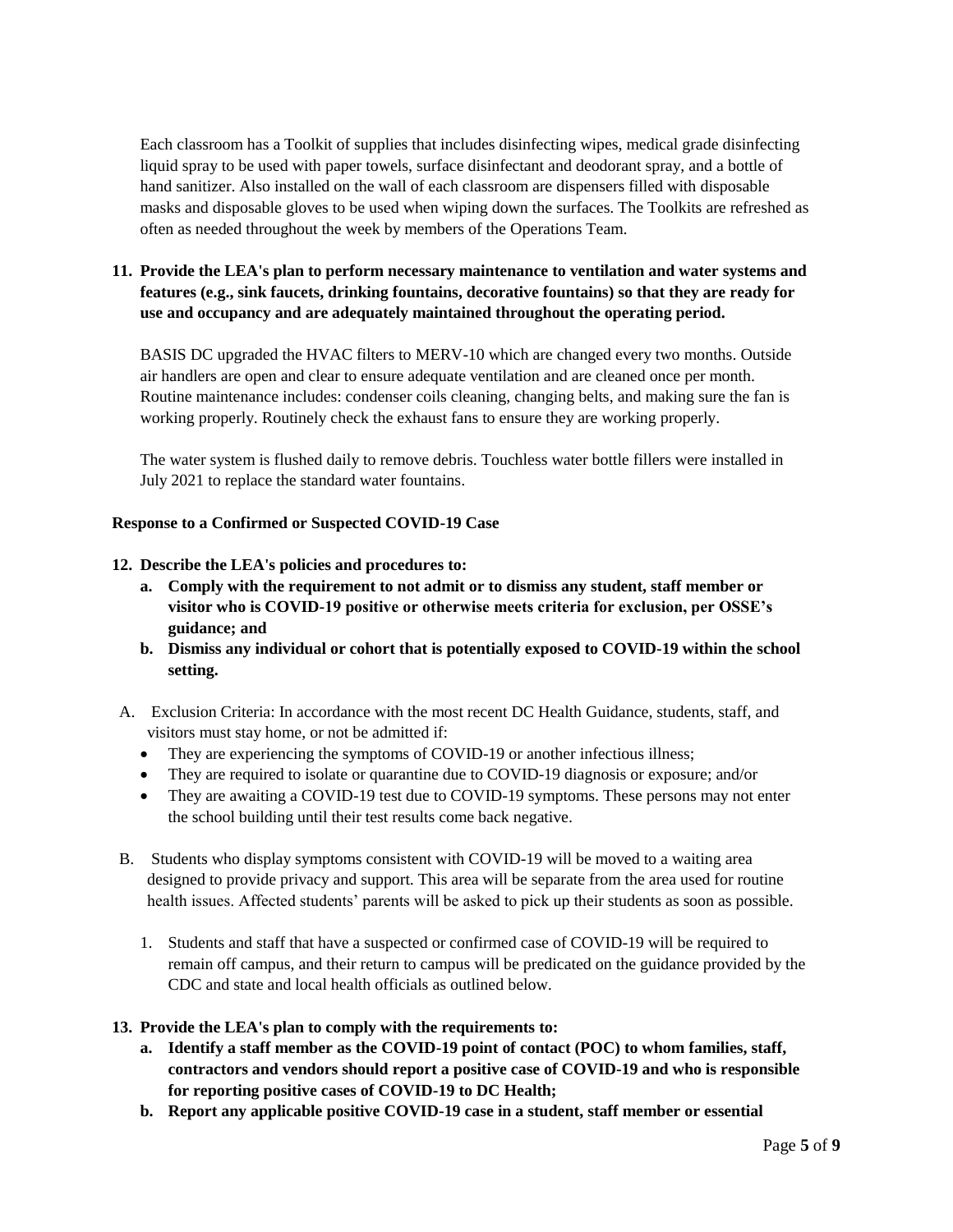**visitor to DC Health on the same day the school is notified;**

**c. Not exclude students or staff with pre-existing health conditions that present with specific COVID- 19-like symptoms on the basis of those specific symptoms, if a healthcare provider has provided written or verbal documentation that those specific symptoms are not due to COVID-19.**

The BASIS DC COVID-19 point of contact is Rhonda Slade, Head of Operations. This decision is made to ensure there is someone who will be in regular contact with families, staff, contractors, and vendors and report positive cases of COVID-19 to DC Health.

Our reporting plan of applicable positive COVID-19 cases in a student, staff member, or essential visitor to DC Health will include both how staff, families, and vendors know to contact us when a member of our community has a positive test result. The COVID-19 POC will be able to receive calls throughout the day and into the evening hours. The COVID-19 POC may also proactively reach out to families of students, staff, and visitors who had symptoms or have been absent to inquire. All confirmed reports will be shared with DC Health in a means that is requested by them.

### **14. Provide the LEA's procedures to support DC Health with contract tracing in the event of a positive case of COVID-19.**

The BASIS DC COVID 19 POC completes an internal contact tracing investigation by interviewing the individual who received a positive COVID-19 test result, checking all student seating charts as applicable, and identifies close contacts.

### **15. Describe how the LEA will notify the school community, as appropriate, of the positive case and corresponding actions taken by the LEA.**

The school has the following practices in place to protect the privacy of the individuals while alerting families and staff to mitigate spread:

- COVID notices only include the number of identified cases not cases names or possible case locations.
- COVID notices only include if the individual was symptomatic or asymptomatic during the period of time during which they were present in the building.
- COVID notices only include the individual's last date in the building.

Specifically, our practice is that the COVID-19 POC will notify the entire school and the individuals/classes impacted by the positive case(s). The first notification is sent to staff/teachers. Secondly, we send out the same notification letter to the families of the students in the affected class/element. We also maintain a COVID case number on the school website that is updated every Monday morning.

The COVID-19 POC will work closely with DC Health to determine whether the students and staff may stay at school or be sent home and for how long. The COVID-19 POC will update impacted families and staff on how to participate in remote learning until it is safe to return to in-person learning.

Our LEA will comply with all OSSE related guidance in planning for responding to confirmed or suspected COVID-19 cases. We will comply with the requirements to not admit any student, staff member or visitor who is COVID-19 positive or otherwise meets criteria for exclusion and to immediately arrange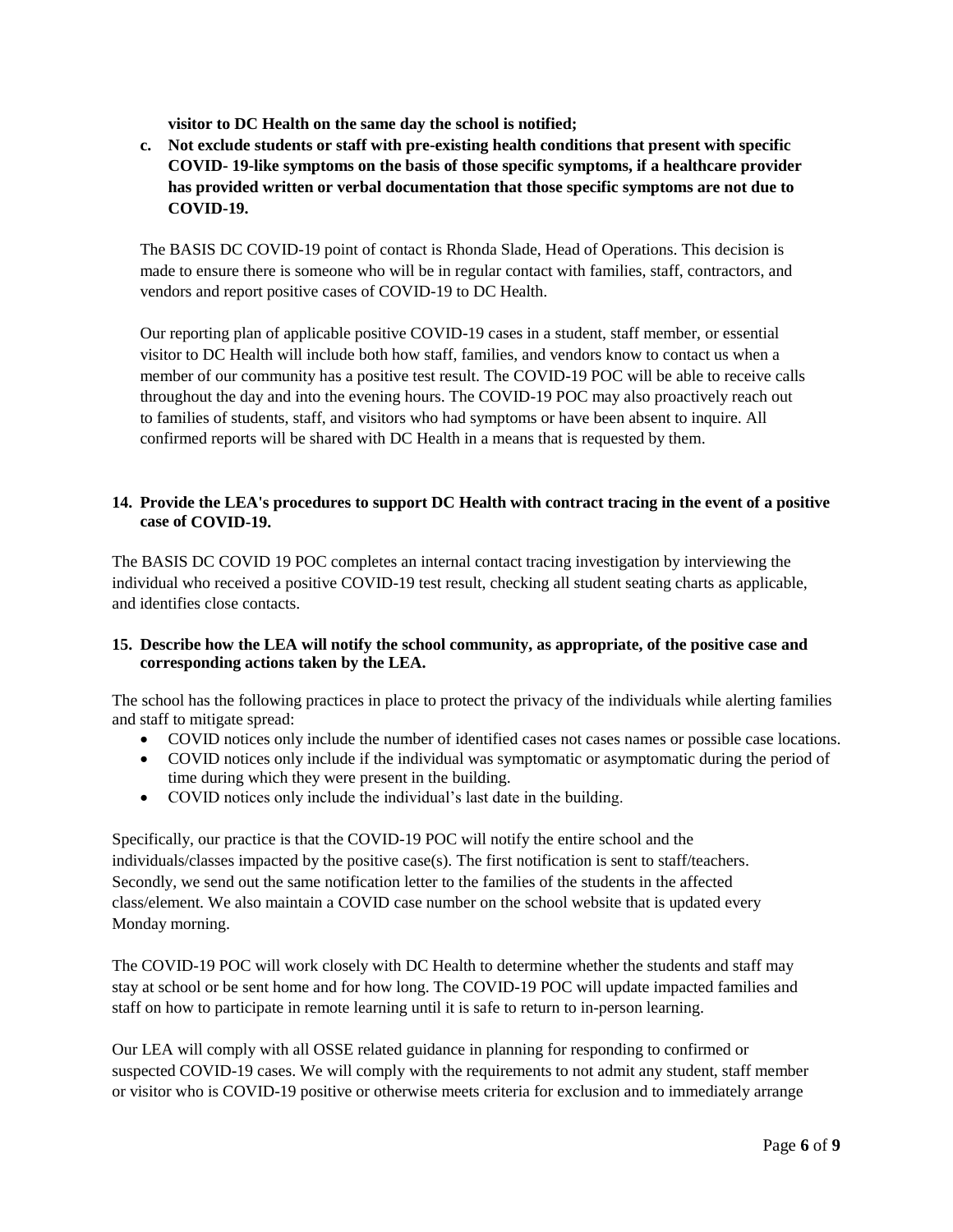for dismissal of any person displaying COVID-19 symptoms, per OSSE's guidance.

Our LEA also commits to dismiss any individual or cohort that is potentially exposed to COVID-19 within the school setting by calling the parents/guardians and or any emergency contacts if we are not able to get in touch with the primary guardians. The contact must arrive within 90 minutes to pick up their student or BASIS DC will contact local authorities and/or community partners to arrange transportation via EMS protocols and will inform the parents/guardians.

To meet the needs of our diverse community, details on these topics will be available in all languages that our community requires as indicated on student/Family Home Language Surveys. If needed we will use our phone language translation service to speak with families who require translation services.

### **COVID-19 Testing and Vaccines**

**16. If applicable, describe the LEA's current or planned COVID-19 testing protocol for symptomatic and/or asymptomatic students and/or staff, including steps the LEA will take to encourage participation in the testing program. Please include the LEA's plan to ensure that results of such testing programs are reported to DC Health per DC Health's COVID-19 reporting requirements: dchealth.dc.gov/page/covid-19- reporting-requirements.**

BASIS DC currently participates in the weekly school-based SHIELD T3 testing program facilitated by OSSE/DC Department of Health. BASIS DC currently randomly tests 30% of the student at each week. BASIS DC also participates in the Test-to-Return program by which every member of the onsite school community must take and return a negative test result on a rapid antigen test after each week-long school break. BASIS DC participates in the Test-to-Stay program by which students who are unvaccinated close contacts of a positive case may remain in the building if they are symptom free and submit a negative rapid antigen test daily.

## **17. Provide the LEA's plans to support COVID-19 vaccination of staff and students, as eligible, including efforts to encourage participation in public and community-based vaccination opportunities.**

BASIS DC supports and encourages COVID-19 vaccination of staff and students. In accordance with the DC Mayoral Order, all BASIS DC staff are fully vaccinated against COVID-19 or have a valid medical exemption. In accordance with DC law, all students eligible for an FDA-authorized vaccine are required to show proof of vaccination at the time of registration/re-enrollment for School Year 2022-2023. All student athletes wishing to participate in athletics must be fully vaccinated against COVID-19 and must provide proof of vaccination.

#### **Students with Disabilities**

# **18. Provide the LEA's plans to provide appropriate accommodations to students with disabilities with respect to its health and safety policies and procedures.**

BASIS DC will seek to mitigate any building accessibility challenges due to COVID-19 health and safety procedures and to the greatest extent feasible, provide access to key locations and processes in the school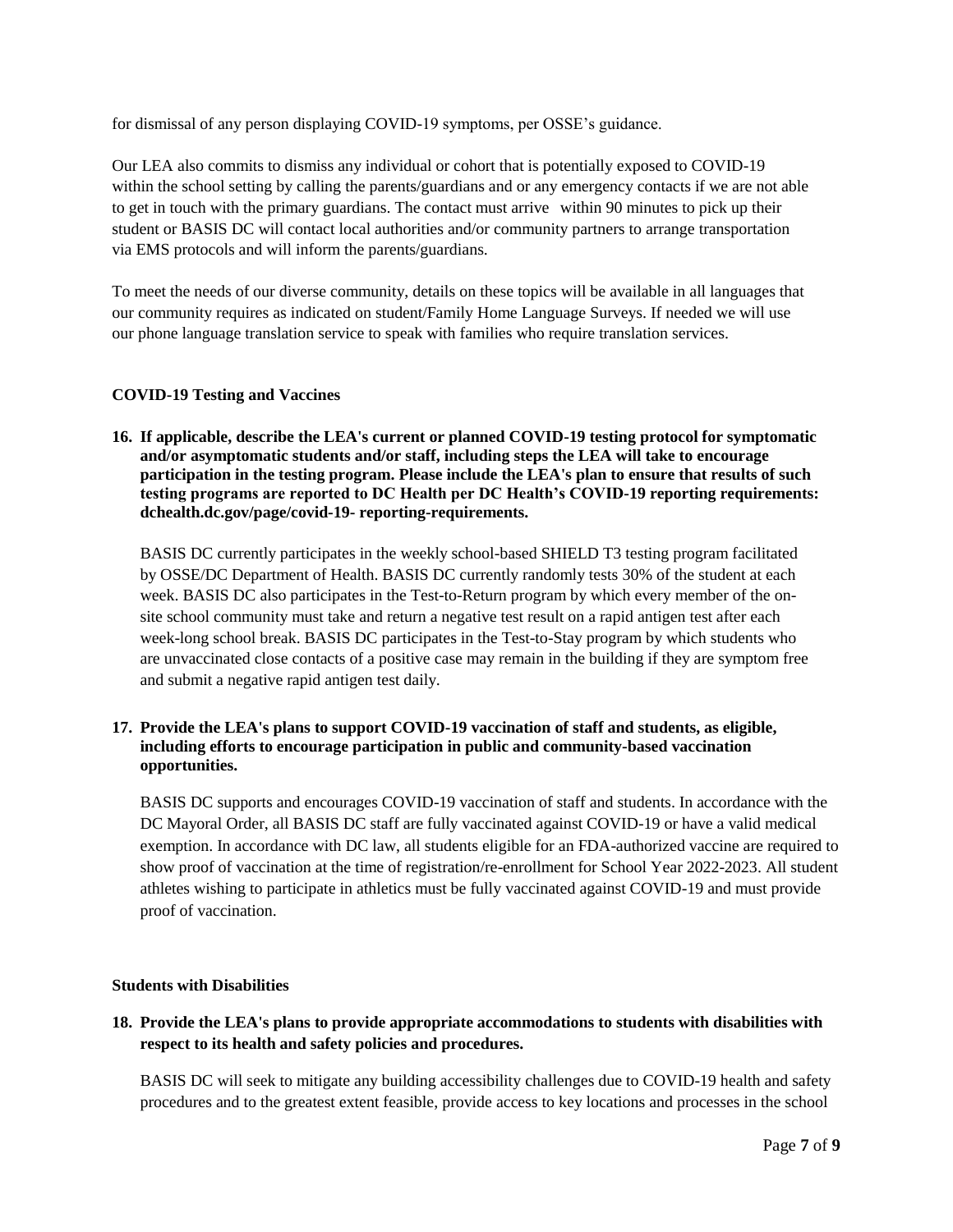building (e.g., entry procedures, social distancing protocols, etc.) without requiring additional physical accommodations. When physical accommodations are required, BASIS DC will address the student concerns on an individual basis in compliance with local and federal requirements.

In accordance with the District of Columbia COVID-19 Medical Consent and Certification for Distance Learning requirements, BASIS DC will provide students with disabilities with access to comprehensive distance learning for the provision of FAPE.

## **Training, Technical Assistance, and Monitoring**

- **19. Please provide the LEA's plan to provide training and technical assistance on its policies and procedures to safely reopen schools in accordance with the DC Health Guidance for Schools and the OSSE Health and Safety Guidance for Schools, including:**
	- **a. who will receive training and technical assistance; while on school grounds, on school buses and while participating in any school-related activities, including physical education and sports; and**
	- **b. the topics that the training and technical assistance will address; and**
	- **c. how and by whom the training and technical assistance will be delivered.**

| <b>Audience</b> | <b>Topic</b>                                                 | <b>Trainer/TA Provider</b>               | <b>Date Ranger</b>                                          |
|-----------------|--------------------------------------------------------------|------------------------------------------|-------------------------------------------------------------|
| <b>Teachers</b> | CEP plan and required<br>procedures for health<br>and safety | School Leadership                        | July 15, and August 9-20th. Ongoing<br>after that as needed |
| Parents         | CEP plan and required<br>procedures for health<br>and safety | School Leadership                        | Future/upcoming:<br>4/27/2022<br>5/25/2022<br>6/2/2022      |
| <b>Students</b> | CEP plan and required<br>procedures for health<br>and safety | School Leadership and<br><b>Teachers</b> | August 23rd, and ongoing<br>after that as needed.           |

#### **20. Provide the LEA's plan to monitor the implementation of the health and safety plans at each campus, including how, when and by whom the implementation will be monitored, and how the LEA will respond if a given campus is not adhering to the plan.**

BASIS DC's COVID POC will monitor the implementation of our COVID health procedures biweekly through a building walk to assess the cleaning schedule, mask implementation, and social distancing, as well as regularly monitoring the COVID notification and contact tracing effectiveness as measured by the rate of in-building transmission.